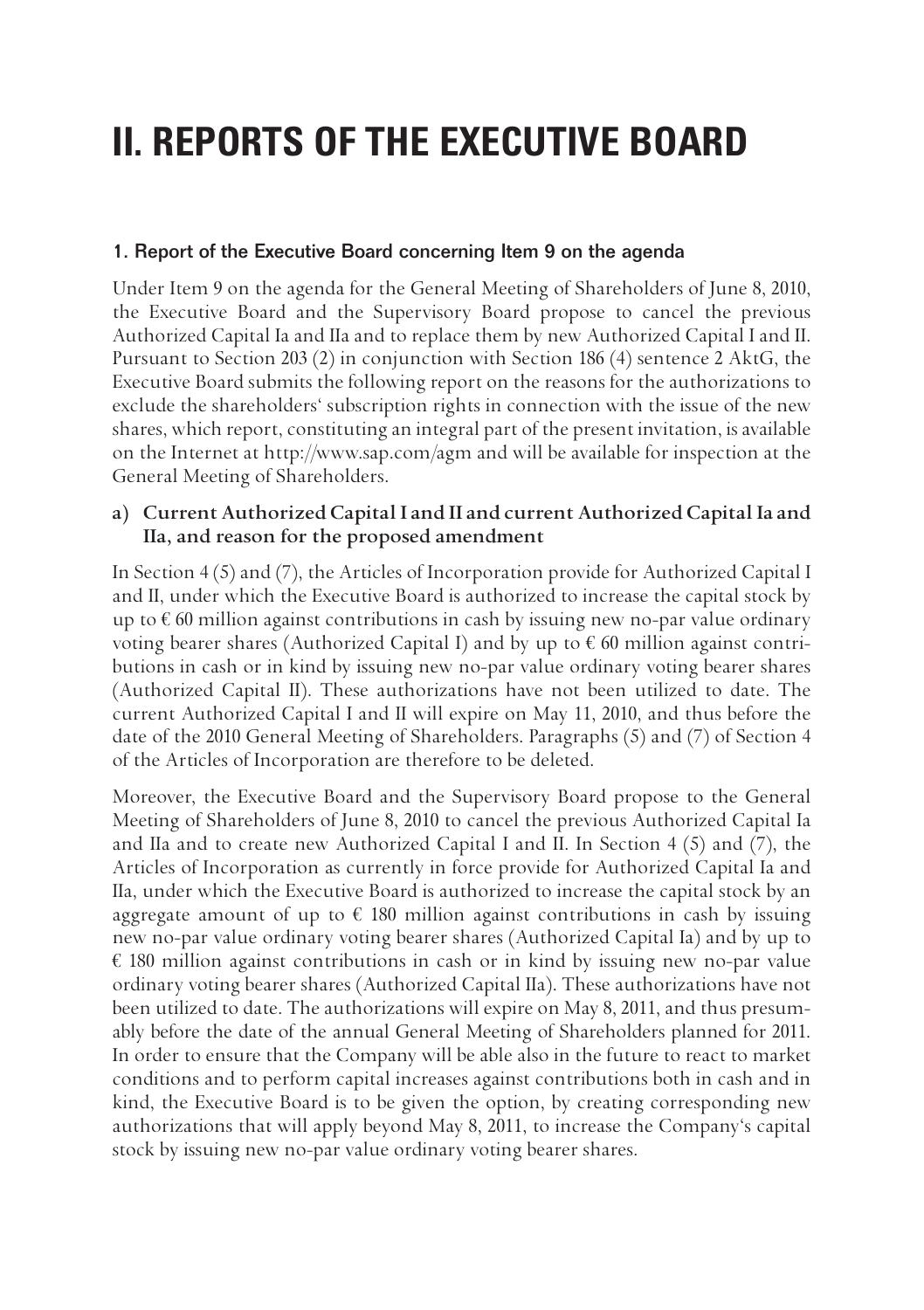# **b) New Authorized Capital facilities and associated benefits for the Company**

It is intended to create new Authorized Capital I and II in an aggregate amount of € 500 million.

Under the new Authorized Capital I as proposed under Item 9 subsection b) on the agenda of the General Meeting of Shareholders of June 8, 2010, the Executive Board is to be authorized, subject to the consent of the Supervisory Board, to increase the Company's capital stock on one or more occasions by an aggregate amount of up to  $\epsilon$  250 million against contributions in cash by issuing new no-par value ordinary voting bearer shares. The new shares are to be offered to the shareholders for subscription, with an indirect subscription right within the meaning of Section 186 (5) sentence 1 AktG being sufficient in this context. According to the relevant statutory provisions alone, an issuance of shares in respect of which such an indirect subscription right is granted is not to be regarded as a case of exclusion of shareholders' subscription rights. The Executive Board is to be authorized, however, subject to the consent of the Supervisory Board, to exclude fractional shares from the shareholders' subscription rights (see subsection c) below). Under the new Authorized Capital II as proposed under Item 9 subsection c) on the agenda of the General Meeting of Shareholders of June 8, 2010, the Executive Board is to be authorized, subject to the consent of the Supervisory Board, to increase the Company's capital stock on one or more occasions by an aggregate amount of up to  $\epsilon$  250 million against contributions in cash or in kind by issuing new no-par value ordinary voting bearer shares. The Executive Board is to be authorized to exclude the shareholders' statutory subscription rights (see subsection d) below). Both authorizations are to be granted for the maximum period permitted by law, i.e. until June 7, 2015.

The proposed authorizations to issue new shares from Authorized Capital I and II are to enable the Company to react to financing needs and opportunities to merge with other enterprises or to acquire enterprises or parts thereof or interests therein that may arise at short notice.

# **c) Exclusion of subscription rights in respect of the new Authorized Capital I**

In connection with Authorized Capital I, the Executive Board is to be authorized to exclude the shareholders' subscription rights in respect of fractional shares, subject to the consent of the Supervisory Board. The exclusion of subscription rights in respect of fractional shares in connection with Authorized Capital I is required in order to ensure a technically feasible subscription ratio. The fractions of shares excluded from the shareholders' subscription rights will be realized either by sale on the stock exchange or in any other manner so as to best further the Company's interests. The potential dilutive effect is low due to the limitation to fractional shares. For these reasons, the Executive Board and the Supervisory Board consider the potential exclusion of the shareholders' subscription rights to be justified in view of the circumstances and reasonable for the shareholders.

# **d) Exclusion of subscription rights in respect of the new Authorized Capital II**

Under Authorized Capital II, the Executive Board is to be authorized, subject to the consent of the Supervisory Board, to exclude the shareholders' subscription rights in connection with capital increases against contributions in cash if the total pro rata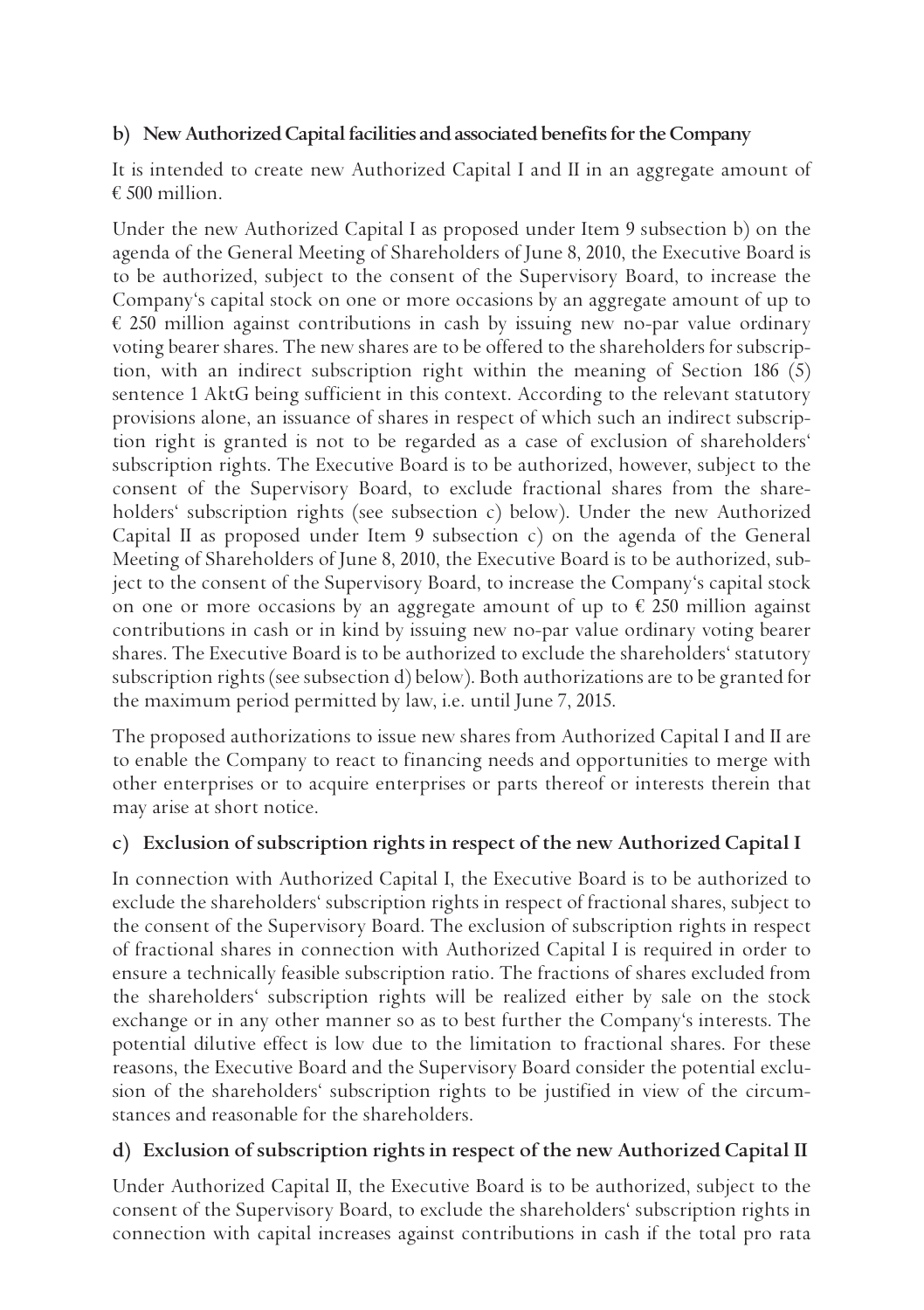amount of capital stock represented by the new shares in respect of which the shareholders' subscription rights are excluded does not exceed 10% of the Company's capital stock existing on June 8, 2010 or at the time the authorization is registered or at the time the new shares are issued and the issue price of the new shares is not substantially below the trading price of listed shares of the same class carrying the same rights at the time the Executive Board finally determines the issue price. The statutory basis for this so-called simplified exclusion of shareholders' subscription rights is Section 203 (1) and (2) in conjunction with Section 186 (3) sentence 4 AktG. A possible deduction from the relevant trading price will presumably not exceed 3%, and in no event 5%, of the trading price. This option to exclude the shareholders' subscription rights as provided for in Section 186 (3) sentence 4 AktG will enable the Company to quickly, flexibly and cost-effectively exploit opportunities arising as a result of prevailing stock exchange conditions. The sales proceeds that can be realized by fixing a price that is close to market will as a rule result in a significantly higher inflow of funds per share than in the case of a placement of shares with subscription rights, thus ensuring the highest possible inflow of equity. By avoiding the time-consuming and expensive handling of subscription rights, the Company will furthermore be able to meet its equity requirements quickly when market opportunities arise at short notice. Section 186 (2) sentence 2 AktG allows the subscription price to be published three days prior to the expiration of the subscription period at the latest. However, in light of the volatility in the stock markets, this still involves a market risk, in particular a price change risk, for several days, which may lead to safety margins being deducted when the selling price is determined and, therefore, to conditions that are not close to market. In addition, if the Company granted subscription rights, it would not be in a position to react quickly to favorable market conditions due to the length of the subscription period. The authorization to use treasury shares as set out in subsection e) of the resolution to purchase and use treasury shares proposed under Item 11 on the agenda also serves this purpose. However, the intention is to provide the Company with the necessary flexibility to be able to achieve this purpose also independently of a repurchase of treasury shares on the basis of the acquisition authorization proposed under Item 11 on the agenda. In order to ensure that the threshold of 10% of the capital stock stipulated in Section 186 (3) sentence 4 AktG for the simplified exclusion of shareholders' subscription rights is complied with, the authorization to issue new shares subject to a simplified exclusion of shareholders' subscription rights is limited to shares representing a pro rata amount of 10% of the Company's capital stock. The calculation of the 10% threshold is ultimately to be made on the basis of the amount of capital stock existing on June 8, 2010, at the time the authorization is entered in the commercial register, or at the time the shares are issued, whichever is the lowest. Moreover, the resolution proposal provides for a deduction clause, according to which the authorization volume will be reduced to the extent that other authorizations concerning the simplified exclusion of shareholders' subscription rights are exercised from the date of the General Meeting of Shareholders. This is to ensure that the 10% threshold stipulated in Section 186 (3) sentence 4 AktG is observed, taking into account all authorizations providing for the option to exclude subscription rights in accordance with Section 186 (3) sentence 4 AktG, whether applied directly, analogously or *mutatis mutandis*. For the stated reasons, the proposed authorization is in the interests of the Company and its shareholders. Since the issue amount for the new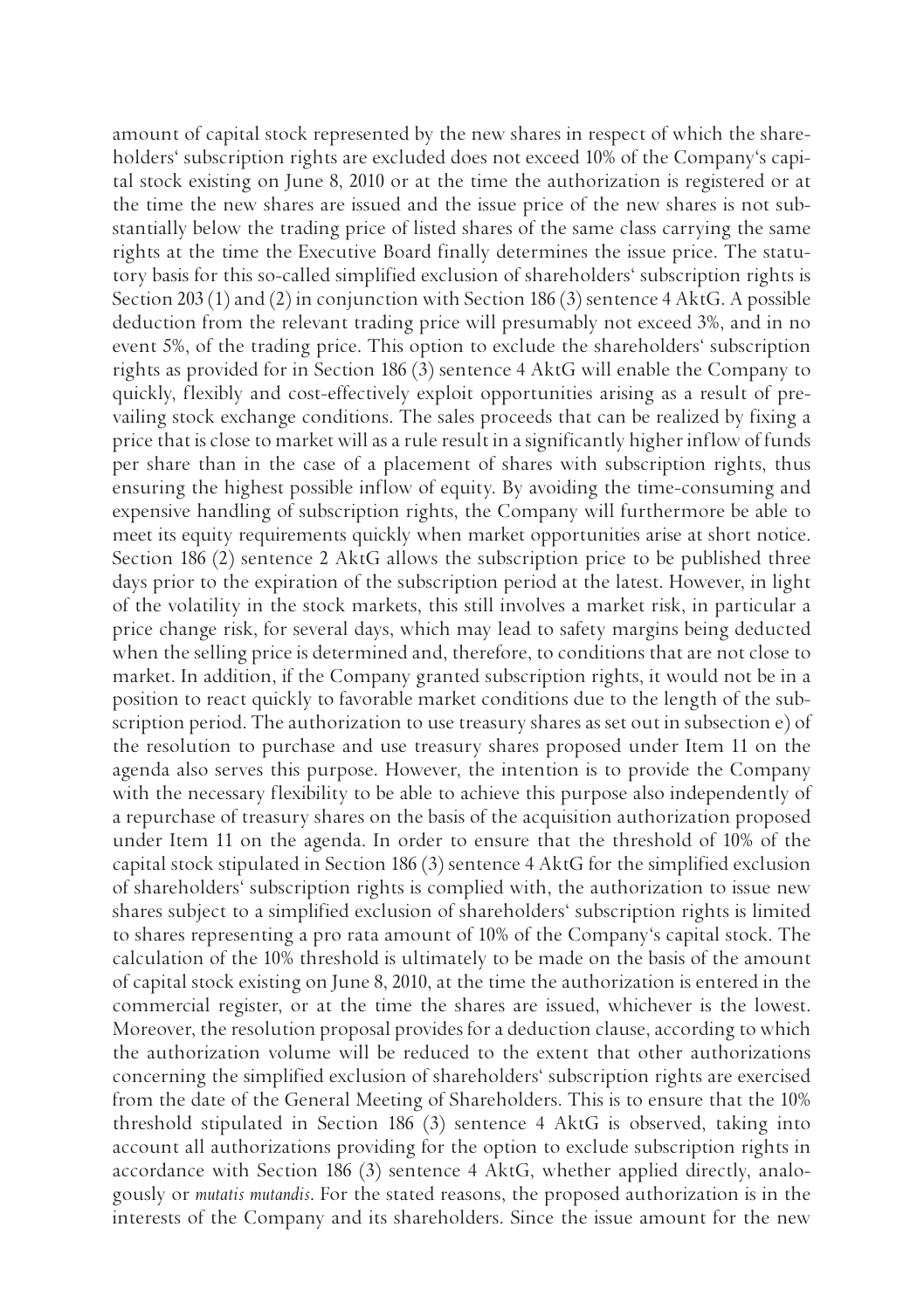shares will have to be determined by reference to the trading price and the volume of the authorization is limited, the interests of the shareholders are adequately protected. Shareholders wishing to maintain their participation ratios can do so by acquiring additional shares on the stock exchange. The portion of freely floating shares of the Company is approximately 72.40%. In the 2009 calendar year, the entire volume of trading in SAP shares on German exchanges amounted to more than 104% of the Company's capital stock.

Moreover, the Executive Board is to be authorized under Authorized Capital II, subject to the consent of the Supervisory Board, to exclude the shareholders' subscription rights in the context of capital increases against contributions in kind where shares are granted as consideration in connection with mergers with other enterprises or acquisitions of enterprises or parts thereof or interests therein. SAP AG has to cope with global competition. The Company must always be in a position to act promptly and flexibly in the national and international markets in the interests of its shareholders. This also includes the option to acquire enterprises or parts thereof or interests therein with a view to enhancing the Company's competitive position or to merge with other enterprises. In individual cases, the best possible way of implementing this option in the interests of the shareholders and the Company may consist in merging with another enterprise or acquiring an enterprise or parts thereof or interests therein by way of granting shares in the acquiring company. Practical experience shows that the shareholders of companies that are attractive acquisition targets frequently request the delivery of shares in the acquiring company as consideration for the respective sale. In order to be in a position to also acquire such companies, SAP AG must be able to grant new shares as consideration. The authorization to use treasury shares as set out in subsection f) of the resolution to purchase and use treasury shares proposed under Item 11 on the agenda also serves this purpose. However, the intention is to provide the Company with the necessary flexibility to be able to achieve this purpose also independently of a repurchase of treasury shares on the basis of the acquisition authorization proposed under Item 11 on the agenda. SAP AG will not suffer any disadvantage in this context, as the issue of shares against contributions in kind requires that the value of the contribution in kind be in reasonable proportion to the value of the shares. By contrast, if shareholder subscription rights were to be maintained, mergers with other enterprises or acquisitions of enterprises or parts thereof or interests therein involving the granting of new shares in the Company would be impossible, rendering the associated benefits for the Company and the shareholders unattainable.

The Company is currently not contemplating any specific merger or acquisition in respect of which it intends to make use of this option. Should any specific opportunities open up with regard to mergers with other enterprises or acquisitions of enterprises or parts thereof or interests therein, the Executive Board will carefully assess in each individual case whether or not to exercise the authorization to increase the capital by granting new shares. The Executive Board will do so only if it arrives at the conclusion that the relevant merger or the acquisition of the relevant enterprise or part thereof or interest therein in return for the granting of SAP shares is in the best interests of the Company. The Supervisory Board will give its required consent only if it arrives at the same conclusion.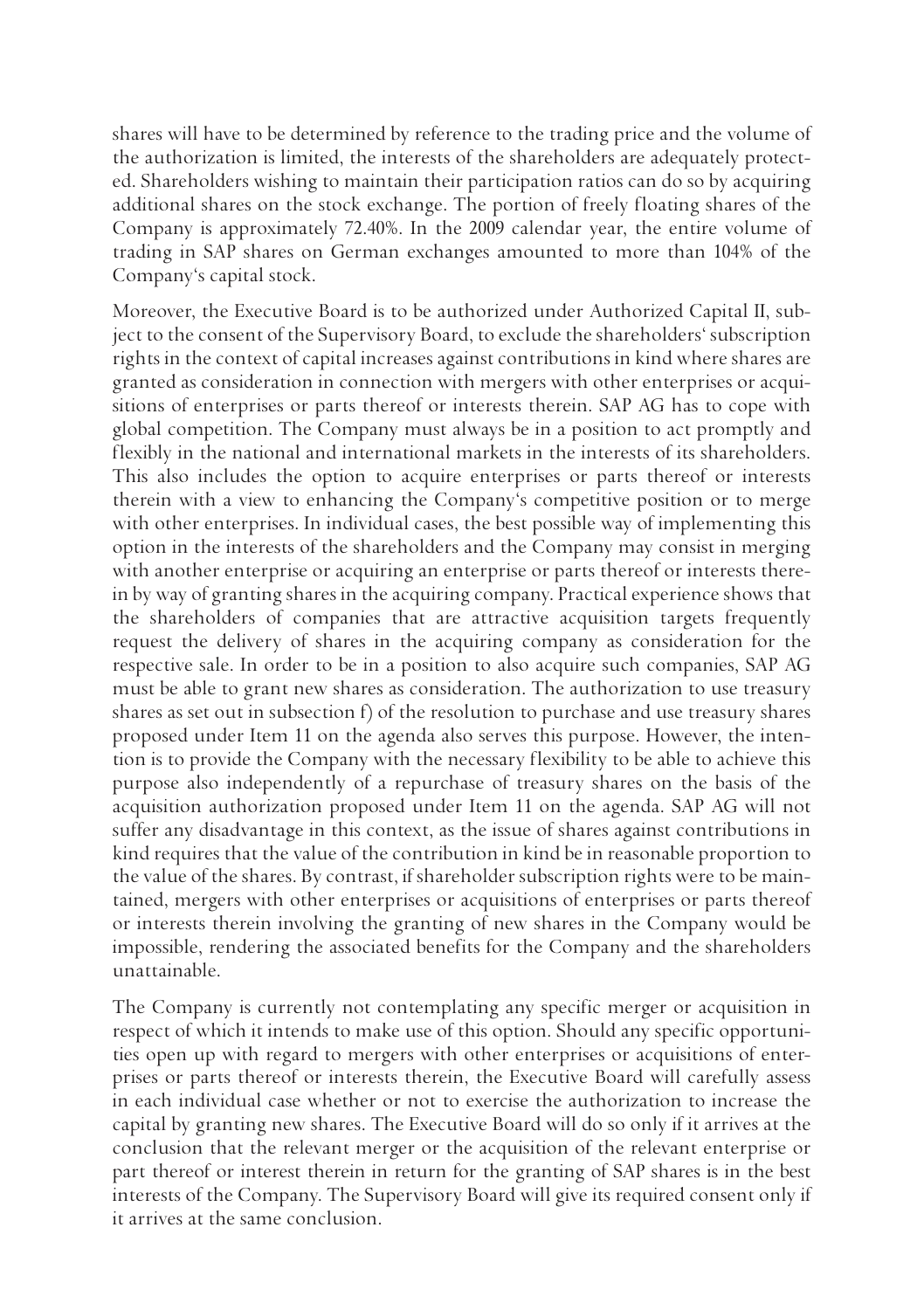Having considered all of the above circumstances, the Executive Board, acting with the consent of the Supervisory Board, considers the potential exclusion of shareholders' subscription rights in the specified cases to be justified in view of the circumstances and reasonable for the shareholders for the stated reasons, in particular if the potential dilutive effects are taken into account.

In the event that the Executive Board does not utilize the above authorizations concerning the exclusion of the shareholders' subscription rights, the Executive Board is to be authorized under Authorized Capital II, as under Authorized Capital I, to exclude the shareholders' subscription rights in respect of fractional shares, subject to the consent of the Supervisory Board. The reasons for such an exclusion of subscription rights, as well as its justification in view of the circumstances and its reasonableness for the shareholders have already been discussed in the section of this report dealing with Authorized Capital I (see subsection c) above) and apply *mutatis mutandis* in the present context.

# **e) Report of the Executive Board on a utilization of the new Authorized Capital I and II**

The Executive Board will report to the General Meeting of Shareholders on any utilization of Authorized Capital I and II.

# 2. Report of the Executive Board concerning Item 10 on the agenda

Under Item 10 on the agenda of the General Meeting of Shareholders of June 8, 2010, the Executive Board and the Supervisory Board propose that new Authorized Capital III be created for the purpose of granting shares to employees of SAP AG and its downstream affiliates. Pursuant to Section 203 (1) in conjunction with Section 186 (4) sentence 2 AktG, the Executive Board submits the following report on the reasons for the exclusion of the shareholders' subscription rights in connection with the issue of the new shares, which report, constituting an integral part of the present invitation, is available on the Internet at http://www.sap.com/agm and will be available for inspection at the General Meeting of Shareholders.

In the context of the issue of shares from Authorized Capital III as proposed under Item 10 on the agenda of the General Meeting of Shareholders of June 8, 2010, the shareholders' subscription rights are to be excluded. The new shares are to be used exclusively for the granting of shares to employees of SAP AG and its downstream affiliates (employee shares).

In the past, SAP AG already established various share-based participation programs to allow its executive staff and employees to participate in the success and the increase in the corporate value of SAP AG. The aim of any such share-based employee participation program which combines a long-term effect with a certain risk always is to create a specific incentive to achieve a sustainable increase in the corporate value of SAP AG, to strengthen the identification with and bond to the companies of the SAP group by rewarding the willingness to stay with the SAP group in the longer term, and to help develop a real and sustainable culture of employee shareholdership. With Authorized Capital III, SAP AG is to be placed in a position to promote employee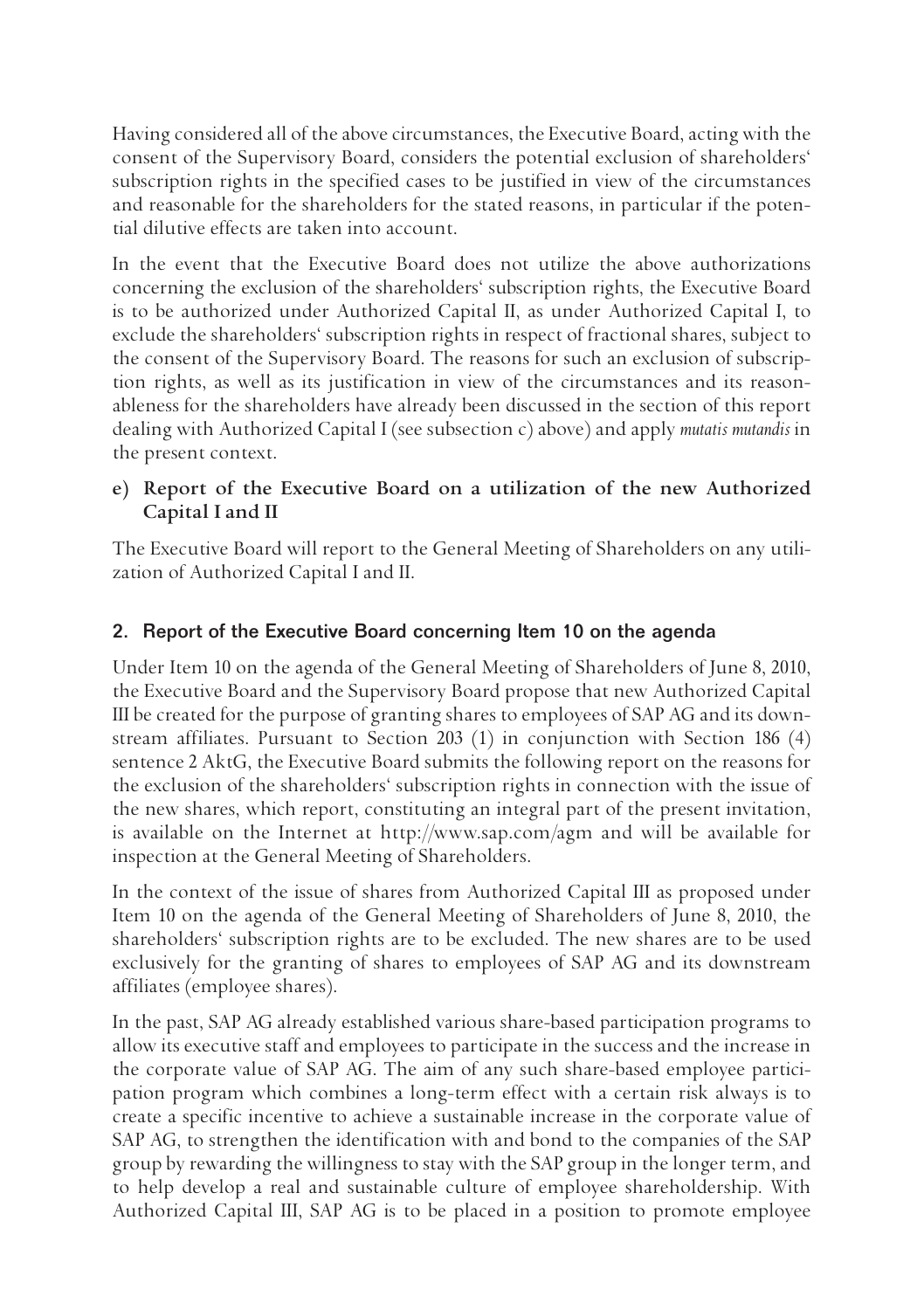participation in the Company by granting shares to its employees. The granting of employee shares serves to improve employee integration, increase the willingness to take on responsibility and strengthen the bond between the employees and their employer. The issuance of employee shares is therefore in the interests of the Company and its shareholders. This approach is promoted by the legislator, who has provided for various ways to support companies in issuing such shares. Shares are to be offered only to employees of SAP AG and its downstream affiliates. By contrast, no shares are to be granted from Authorized Capital III to members of the Executive Board of SAP AG or the managing or supervisory bodies of its affiliates.

By issuing employee shares, the Company is in a position to offer a long-term incentive that reflects not only positive but also negative developments. By providing for a lock-up period of several years when granting such shares, or offering certain incentives to hold the shares over a certain period of time, the Company has a tool not only for granting a bonus but also for deducting a "malus" where developments have been negative. With this instrument, the willingness of employees and executive staff to take on commercial responsibility can thus be increased, which is in the interests of the Company and its shareholders.

Special conditions can be granted when new shares are issued to employees. Moreover, shares are to be issued to employees in such a manner that the contribution to be paid on such shares is covered by a part of the profit for the year which the Executive Board and the Supervisory Board may allocate to other revenue reserves under Section 58 (2) AktG. This option and the requirements to be satisfied in this context are governed by Section 204 (3) AktG.

Besides issuing the new shares directly, it is intended that the new shares may also be subscribed by a bank or other entity meeting the requirements of Section 186 (5) sentence 1 AktG subject to an undertaking to use them exclusively for the purpose of granting employee shares. In this case, the shares will be issued with the subscribing entity acting as an intermediary. This process can serve to facilitate the handling, for example by entrusting it to a bank to the greatest extent possible.

Moreover, it is intended that the shares may also be procured by a bank or other entity meeting the requirements of Section 186 (5) sentence 1 AktG by way of securities loans, with the new shares being used to redeem such securities loans. Procuring the shares by way of securities loans also serves to facilitate the handling. Accordingly, the new shares created from Authorized Capital III are to be used not only for the purpose of issuing them directly or indirectly to employees of SAP AG and its downstream affiliates but also for the purpose of satisfying the claims of lenders for the redemption of loans. In this case, the new shares will be issued against contributions in kind. In terms of the economic result, the new shares are used in this case, too, for the purpose of granting them to the employees.

The Company considers using shares from Authorized Capital III under a share matching plan in which executive staff and employees of SAP AG and its downstream affiliates as well as members of the managing bodies of downstream affiliates may participate. Under the share matching plan, SAP AG and its affiliates are to have the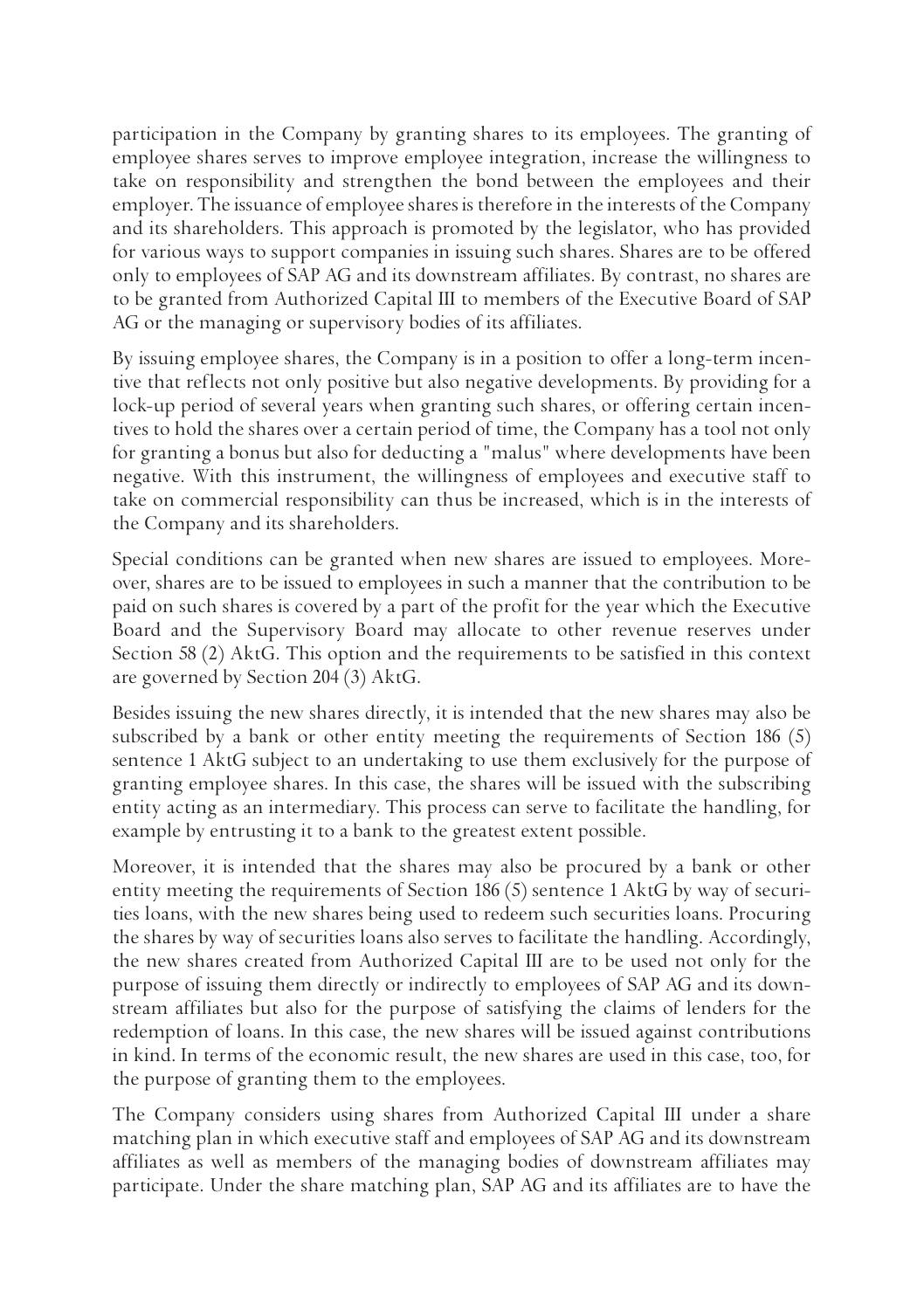option of offering their executive staff and employees to purchase SAP shares, which are generally subject to a lock-up period of three years, on preferential terms, i.e. at a reduced price, with the plan participants being entitled at a later stage (i.e. after expiry of the three-year lock-up period) to receive one additional SAP share (matching share) for three previously acquired SAP shares free of charge, provided that the plan participant's employment with SAP AG or an affiliate has continued without interruption and no notice of termination has been given during this period. Different terms will apply to certain executive staff members in strategic positions with global responsibilities, the Global Executives of SAP AG and its affiliates, who can purchase shares at a price that is not reduced and are then entitled to receive two matching shares for each three of these shares once the three-year lock-up period has expired. New tranches are to be issued each year on the basis of the share matching plan (plan tranches), and offers for the purchase of SAP shares will be made for each plan tranche. If, however, the plan participant's employment ends, the lock-up period will equally cease to apply. Authorized Capital III is also to be used for the purposes of the share matching plan, insofar as the participants are employees of SAP AG and its downstream affiliates.

The volume of the proposed Authorized Capital III is adequate in proportion to the number of employees of SAP AG and its downstream affiliates. Assuming that 70 to 90 shares are granted per employee and tranche on average (depending on the trading price at the time the shares are granted), the proposed volume will provide sufficient shares to operate the share matching plan as described above for a period of five years.

The authorization to use treasury shares as set out in subsection  $k$ ) of the resolution to purchase and use treasury shares proposed under Item 11 on the agenda also serves this purpose. However, the intention is to provide the Company with the necessary flexibility to be able to achieve this purpose also independently of a repurchase of treasury shares on the basis of the acquisition authorization proposed under Item 11 on the agenda or any previous acquisition authorization.

In order for the Company to be able to issue new shares as employee shares or to use them for the redemption of securities loans utilized for this purpose, the shareholders' subscription rights must be excluded. Otherwise, it would not be possible to attain the associated benefits for the Company and its shareholders.

Having considered all of the above circumstances, the Executive Board, acting with the consent of the Supervisory Board, considers the exclusion of shareholders' subscription rights in the specified cases to be justified in view of the circumstances and reasonable for the shareholders for the stated reasons, in particular if potential dilutive effects are taken into account.

The Executive Board will report to the General Meeting of Shareholders on any utilization of Authorized Capital III.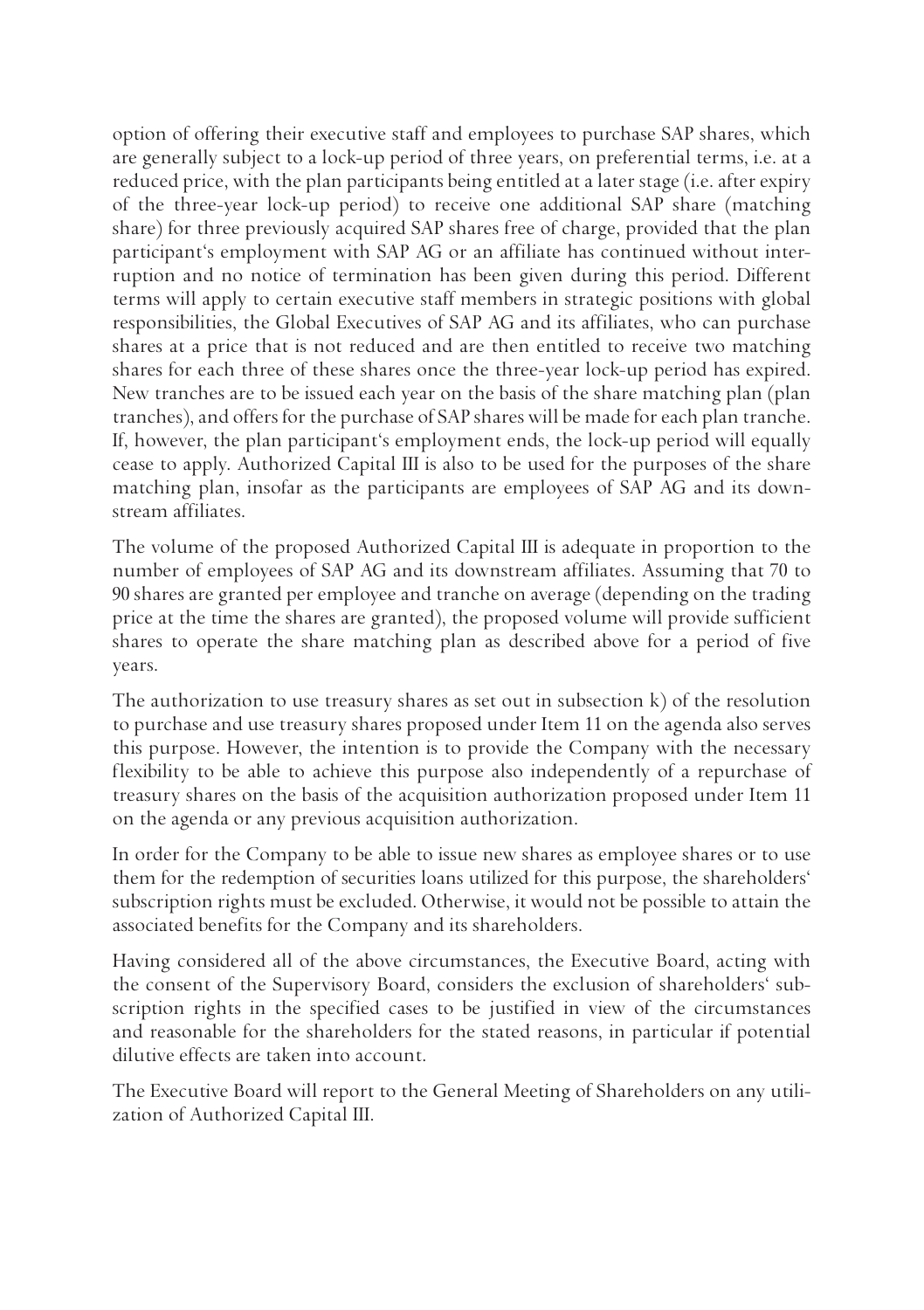#### 3. Report of the Executive Board concerning Item 11 on the agenda

Under Item 11 on the agenda of the General Meeting of Shareholders of June 8, 2010, the Executive Board and the Supervisory Board propose that the Executive Board be authorized to acquire treasury shares on behalf of the Company and to either resell or redeem the shares so acquired without requiring a further resolution of the General Meeting of Shareholders. Pursuant to Section 71 (1) no. 8 sentence 5 in conjunction with Section 186 (4) sentence 2 AktG, the Executive Board submits the following report on the reasons for the exclusion of the shareholders' subscription rights in connection with the sale of treasury shares as well as the exclusion of a potential right to offer shares in connection with the acquisition of treasury shares, which report, constituting an integral part of the present invitation, is available on the Internet at http://www.sap.com/agm and will be available for inspection at the General Meeting of Shareholders.

## **a) Acquisition of treasury shares and exclusion of a potential right to offer shares**

Under Item 11 on the agenda of the General Meeting of Shareholders of June 8, 2010, the Executive Board and the Supervisory Board propose that the Executive Board be authorized to acquire treasury shares on behalf of the Company. Under such authorization, the Executive Board is to have the option to acquire, on or before June 30, 2013, shares in the Company representing a pro rata amount of capital stock of up to € 120 million in aggregate (i.e. 120 million shares, based on a pro rata amount of capital stock represented by one share of  $\epsilon$  1.00). The acquisition may also be effected by any dependent group company of SAP AG within the meaning of Section 17 AktG or by any third party for the account of such dependent group company or SAP AG. The repurchase may either be effected on the stock exchange or by way of a public purchase offer to all shareholders, as the Executive Board deems fit. In the event that the acquisition is effected by way of a purchase offer to all shareholders, the principle of equal treatment must be observed, as in connection with the acquisition of shares on the stock exchange. Should the volume offered at the stipulated price exceed the number of shares the Company wishes to acquire, it is intended, however, that the acquisition may be performed according to the proportion of offered shares (proportion offered). Only where acquisition is performed on the basis of the proportion offered as opposed to the proportion held can the acquisition process be executed along economically sound lines. Moreover, it is intended that offers pertaining to limited numbers of shares (up to 100 offered shares per shareholder) may be given preferential treatment. This option serves to avoid small, generally uneconomic, residual amounts and any corresponding factual disadvantage for minor shareholders. It also serves to simplify the actual execution of the acquisition procedure. Provision is also intended to be made for rounding to be performed according to commercial principles in order to avoid fractional shares. Thus, the acquisition ratio and/or the number of shares to be acquired from an individual offering shareholder may be rounded according to commercial principles in such a way as to ensure that only whole shares are acquired. The Executive Board and the Supervisory Board believe that the exclusion of any further right of the shareholders to offer shares is justified in view of the circumstances and reasonable from the shareholders' perspective.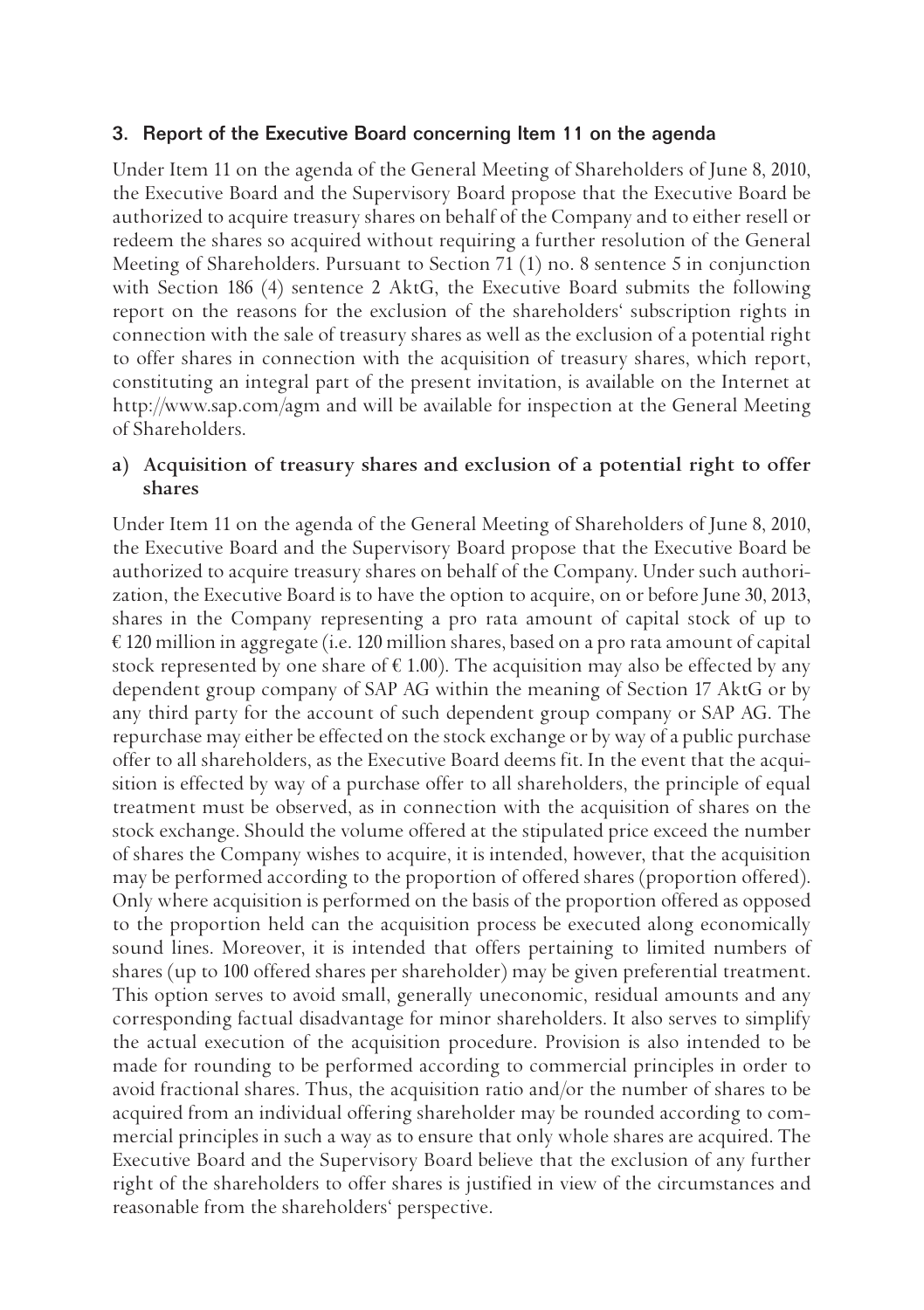## **b) Use of acquired treasury shares and exclusion of subscription rights pursuant to the resolution proposal under Item 11 on the agenda**

Under the authorization proposed in Item 11 on the agenda of the General Meeting of Shareholders of June 8, 2010, the Executive Board is to be authorized to sell the shares acquired pursuant to such authorization on the stock exchange or to offer the shares to the shareholders for acquisition in connection with a public offer for sale while maintaining the shareholders' subscription rights. Where the Executive Board sells treasury shares on the stock exchange, shareholders will have no subscription rights. Under Section 71 (1) no. 8 sentence 4 AktG, however, a sale (or purchase) of treasury shares on the stock exchange is sufficient for the purposes of the principle of equal treatment within the meaning of Section 53a AktG.

It is furthermore proposed, however, that the Executive Board be authorized to redeem the acquired treasury shares without requiring a further resolution of the General Meeting of Shareholders. Such redemption will generally result in a capital reduction. It is proposed, however, that the Executive Board also be authorized to implement the redemption in accordance with Section 237 (3) no. 3 AktG without any changes to the capital stock. In such event, the redemption of shares is to result in an increase in the pro rata amount of capital stock represented by the remaining shares pursuant to Section 8 (3) AktG.

The resolution proposal under Item 11 on the agenda of the General Meeting of Shareholders of June 8, 2010 furthermore provides for the exclusion of the shareholders' subscription rights if the repurchased treasury shares are used as set out below, as well as, where shares are used that were previously acquired under authorizations granted at an earlier stage, in the circumstances described in subsection ee) below:

aa) Sale against cash payment at a price not substantially below the trading price

 It is proposed that the Executive Board be authorized, subject to the consent of the Supervisory Board, to sell acquired treasury shares which account for a portion of up to 10% of the capital stock in aggregate other than on the stock exchange or by way of an offer for sale addressed to all shareholders against payment in cash at a price which is not substantially below the trading price of the Company's share on the Frankfurt Stock Exchange on the five trading days preceding the final determination of the selling price by the Executive Board, calculated on the basis of the arithmetic mean of the closing auction prices of the SAP share in the XETRA trading system (or any successor system) (subsection e) of the resolution proposal). The shareholders' subscription rights are to be excluded in respect of these shares. The statutory basis of this so-called simplified exclusion of shareholders' subscription rights is Section 71 (1) no. 8 sentence 5 in conjunction with Section 186 (3) sentence 4 AktG. A possible deduction from the relevant trading price will presumably not exceed 3%, and in no event 5%, of the trading price.

 This option to exclude the shareholders' subscription rights as provided for in Section 186 (3) sentence 4 AktG will enable the Company to quickly, flexibly and cost-effectively exploit opportunities arising as a result of prevailing stock exchange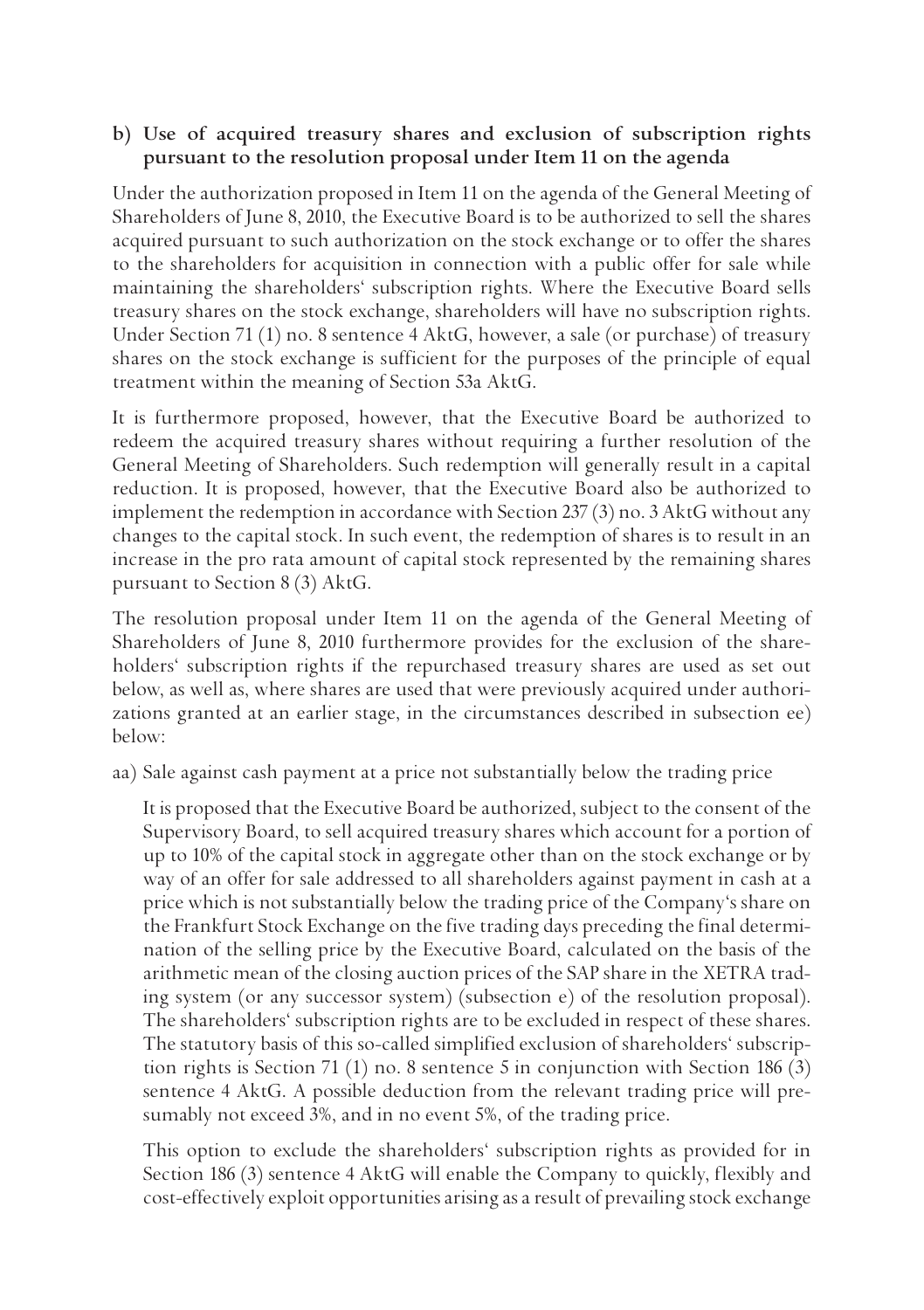conditions. The sales proceeds that can be realized by fixing a price that is close to market will as a rule result in a significantly higher inflow of funds per share than in the case of a placement of shares with subscription rights, thus ensuring the highest possible inflow of equity. By avoiding the time-consuming and expensive handling of subscription rights, the Company will furthermore be able to meet its equity requirements quickly when market opportunities arise at short notice. Section 186 (2) sentence 2 AktG allows the subscription price to be published three days prior to the expiration of the subscription period at the latest. However, in light of the volatility in the stock markets, this still involves a market risk, in particular a price change risk, for several days, which may lead to safety margins being deducted when the selling price is determined and, therefore, to conditions which are not close to market. In addition, if the Company granted subscription rights, it would not be in a position to react quickly to favorable market conditions due to the length of the subscription period. Authorized Capital II as proposed under Item 9 subsection  $c$ ) on the agenda also serves this purpose. However, the intention is to enable the Company to achieve this purpose after a repurchase of treasury shares, where appropriate, without having to perform a capital increase, which would require more time and effort especially due to the fact that such increase must be entered in the commercial register.

 In order to comply with the limit applicable to the simplified exclusion of the shareholders' subscription rights as provided for in Section 186 (3) sentence 4 AktG of 10% of the capital stock, the authorization to dispose of acquired treasury shares subject to the simplified exclusion of the shareholders' subscription rights is limited to shares representing a pro rata amount of 10% of the Company's capital stock. For the purpose of calculating the 10% threshold, the lower of the amount of capital stock existing at the time the resolution concerning the authorization is adopted by the General Meeting of Shareholders of June 8, 2010 or the amount of capital stock existing at the time the authorization is exercised is to be relevant. The resolution proposal also provides for a deduction clause, pursuant to which the authorization volume will be reduced to the extent that other authorizations concerning the simplified exclusion of shareholders' subscription rights are exercised from the date of the General Meeting of Shareholders. This is to ensure that the 10% threshold stipulated in Section 186 (3) sentence 4 AktG is observed, taking into account all authorizations providing for the option to exclude subscription rights in accordance with Section 186 (3) sentence 4 AktG, whether applied directly, analogously or *mutatis mutandis*.

 In light of the stated reasons, the proposed authorization to use treasury shares and the exclusion of subscription rights is in the interests of the Company and its shareholders. Since the selling price for treasury shares to be granted will have to be determined by reference to the trading price and the volume of the authorization is limited, the interests of the shareholders are adequately protected. Shareholders wishing to maintain their participation ratios can do so by acquiring additional shares on the stock exchange. The portion of freely floating shares of the Company is approximately 72.40%. In the 2009 calendar year, the entire volume of trading in SAP shares on German exchanges amounted to more than 104% of the Company's capital stock.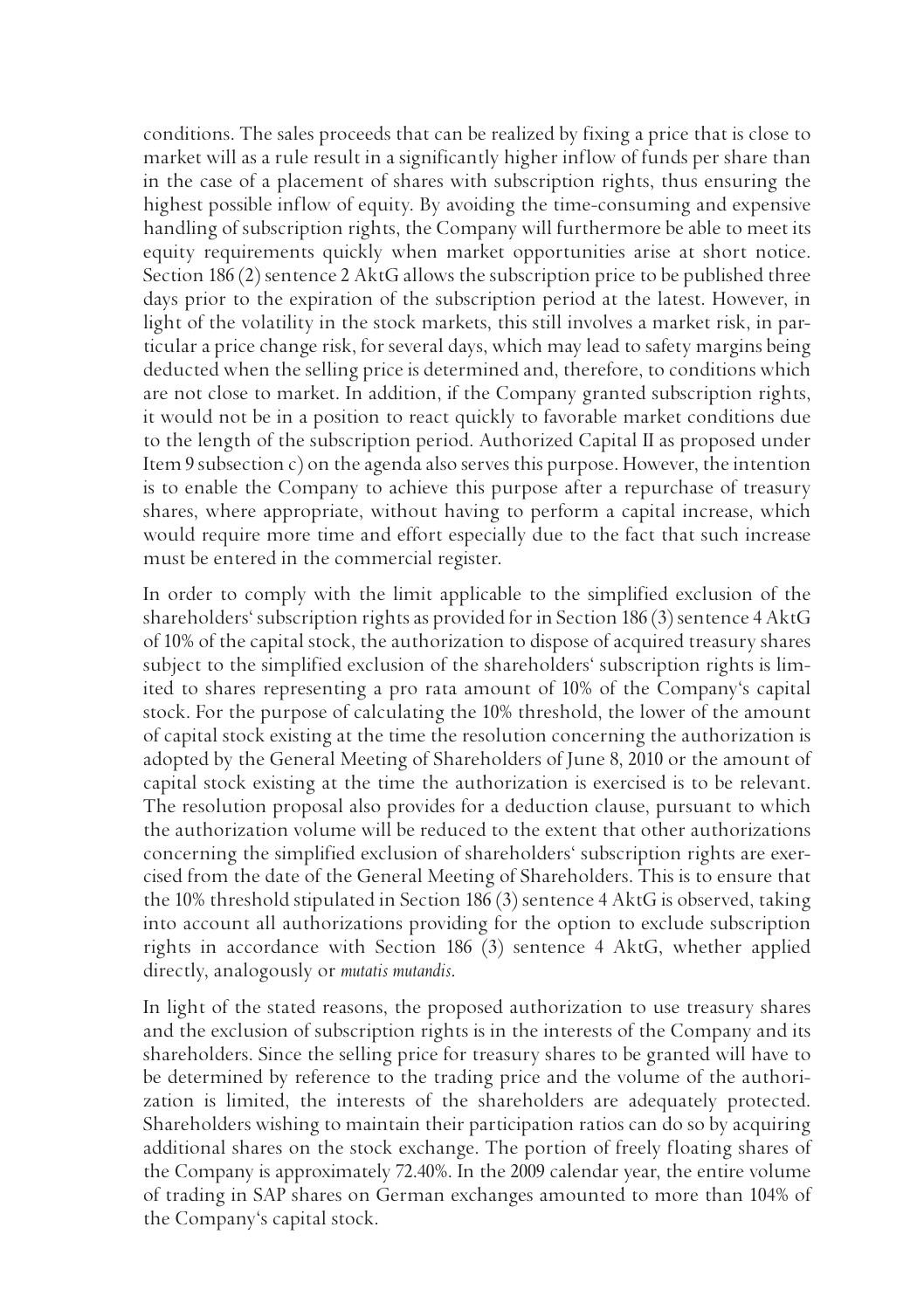bb) Sale in connection with mergers with other enterprises or acquisitions of enterprises

 It is further proposed that the Executive Board be authorized, subject to the consent of the Supervisory Board, to transfer the acquired treasury shares to third parties as consideration in connection with mergers with other enterprises or acquisitions of enterprises or parts thereof or interests therein (subsection f) of the resolution proposal). In this context, it is proposed that the shareholders' subscription rights be equally excluded.

 SAP AG has to cope with global competition. The Company must always be in a position to act promptly and flexibly in the national and international markets in the interests of its shareholders. This also includes the option to acquire enterprises or parts thereof or interests therein with a view to enhancing the Company's competitive position or to merge with other enterprises. In individual cases, the best possible way of implementing this option in the interests of the shareholders and the Company may consist in merging with another enterprise or acquiring an enterprise or parts thereof or interests therein by way of granting shares in the acquiring company. Practical experience shows that the shareholders of companies that are attractive acquisition targets frequently request the delivery of shares in the acquiring company as consideration for the respective sale. In order to be in a position to also acquire such companies, SAP AG must be able to grant treasury shares as consideration. Authorized Capital II as proposed under Item 9 subsection c) on the agenda also serves this purpose. However, the intention is to enable the Company to achieve this purpose after a repurchase of treasury shares, where appropriate, without having to perform a capital increase, which would require more time and effort especially due to the fact that such increase must be entered in the commercial register.

 By contrast, if shareholders' subscription rights were to be maintained, mergers with other enterprises or acquisitions of enterprises or parts thereof or interests therein in return for the granting of acquired treasury shares would be impossible, rendering the associated benefits for the Company and its shareholders unattainable.

 The Company is currently not contemplating any specific merger or acquisition in respect of which it intends to make use of this option. Should any specific opportunities open up with regard to mergers with other enterprises or acquisitions of enterprises or parts thereof or interests therein, the Executive Board will carefully assess in each individual case whether or not to exercise the authorization concerning the granting of treasury shares. The Executive Board will do so only if it arrives at the conclusion that the relevant merger or the acquisition of the relevant enterprise, part thereof or interest therein in return for the granting of SAP shares is in the best interests of the Company. The same applies with regard to the consent of the Supervisory Board, which is required under the resolution proposal. The Executive Board will report on the details in connection with the exercise of the authorization to the General Meeting of Shareholders next following any merger or acquisition in return for the granting of SAP shares.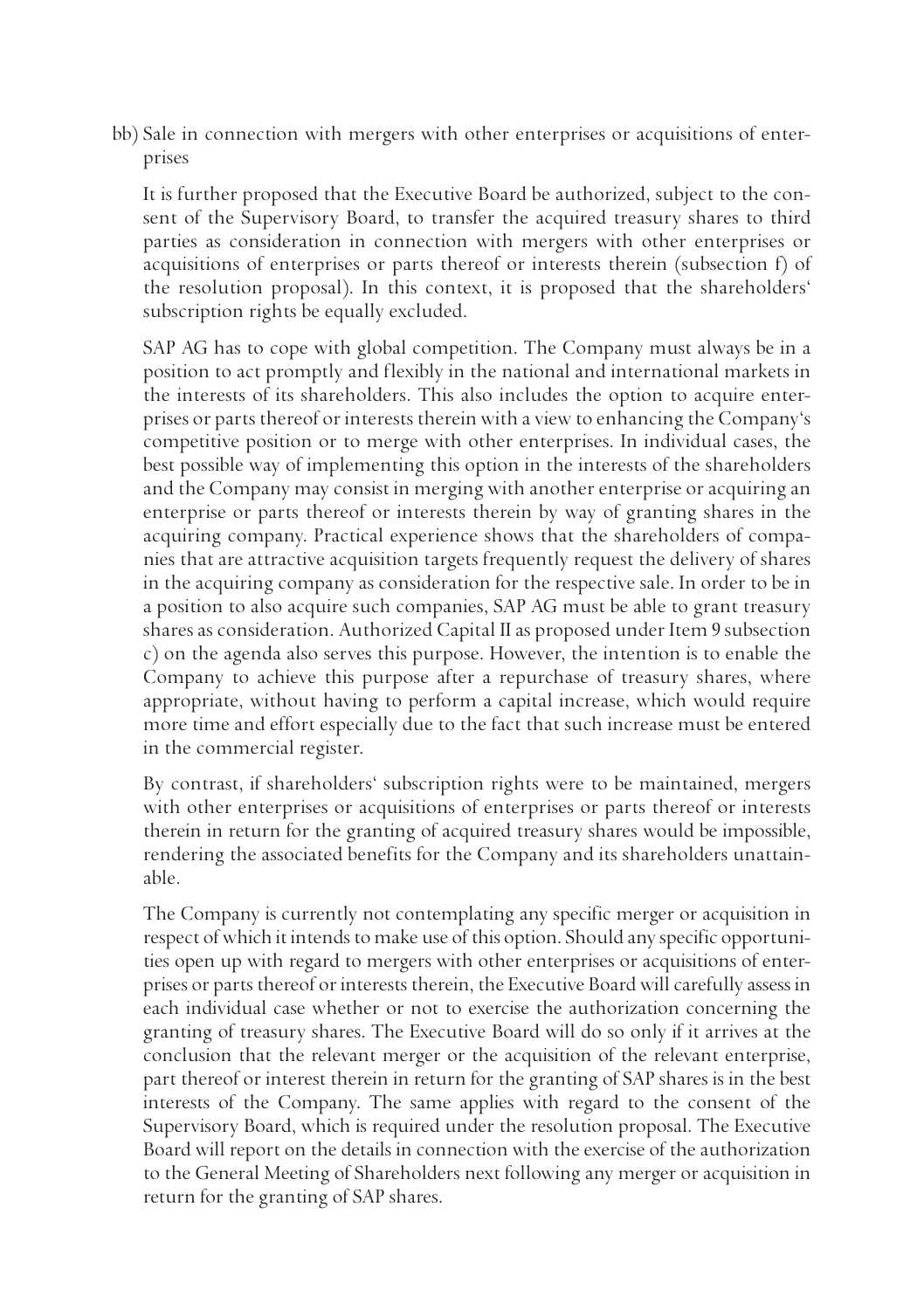cc) Servicing of conversion and subscription rights under the SAP AG 2000 Long Term Incentive Plan and the SAP Stock Option Plan 2002

 Furthermore, it is proposed that the Executive Board be authorized, subject to the consent of the Supervisory Board, and, to the extent that any members of the Executive Board are affected, the Supervisory Board be authorized to use acquired treasury shares, subject to an exclusion of the shareholders' subscription rights, for the purpose of servicing conversion and subscription rights under the SAP AG 2000 Long Term Incentive Plan and subscription rights under the SAP Stock Option Plan 2002 and to transfer these shares to the holders of such rights in accordance with the terms and conditions determined in the relevant resolutions of the General Meeting of Shareholders (subsections h) and i) of the resolution proposal). The transfer of treasury shares for the purpose of servicing these subscription rights instead of using the contingent capital will in particular help to prevent any dilutive effects which might otherwise occur. The exclusion of the shareholders' subscription rights is therefore also in the interests of the existing shareholders.

 The authorizing resolution on the establishment of the SAP Stock Option Plan 2002 adopted by the General Meeting of Shareholders of May 3, 2002 is available for inspection at the commercial register of the Local Court of Mannheim as part of the notarial record of this General Meeting of Shareholders. It is also available on the Internet at http://www.sap.com/agm and will be available for inspection at the General Meeting of Shareholders. The contents of the authorizing resolution on the establishment of the SAP Stock Option Plan 2002 are further set out in the invitation to the annual General Meeting of Shareholders of May 3, 2002, which was published in the German Federal Gazette dated March 22, 2002.

 The authorizing resolution on the establishment of the SAP AG 2000 Long Term Incentive Plan adopted by the General Meeting of Shareholders of January 18, 2000 as well as the resolutions supplementing and amending it that were adopted by the General Meeting of Shareholders of May 3, 2001 are available for inspection at the commercial register of the Local Court of Mannheim as part of the notarial records of these general meetings of shareholders. They are also available on the Internet at http://www.sap.com/agm and will be available for inspection at the General Meeting of Shareholders. The contents of the authorizing resolution on the establishment of the SAP AG 2000 Long Term Incentive Plan are further set out in the invitation to the extraordinary General Meeting of Shareholders of January 18, 2000, which was published in the German Federal Gazette dated December 9, 1999, and the contents of the resolutions supplementing and amending this authorizing resolution are set out in the invitation to the annual General Meeting of Shareholders of May 3, 2001, which was published in the German Federal Gazette dated March 23, 2001.

dd) Servicing of conversion or option rights under convertible and/or warrant-linked bonds

 It is also proposed that the Executive Board, subject to the consent of the Supervisory Board, be authorized to use treasury shares, subject to an exclusion of the shareholders' subscription rights, for the purpose of servicing conversion or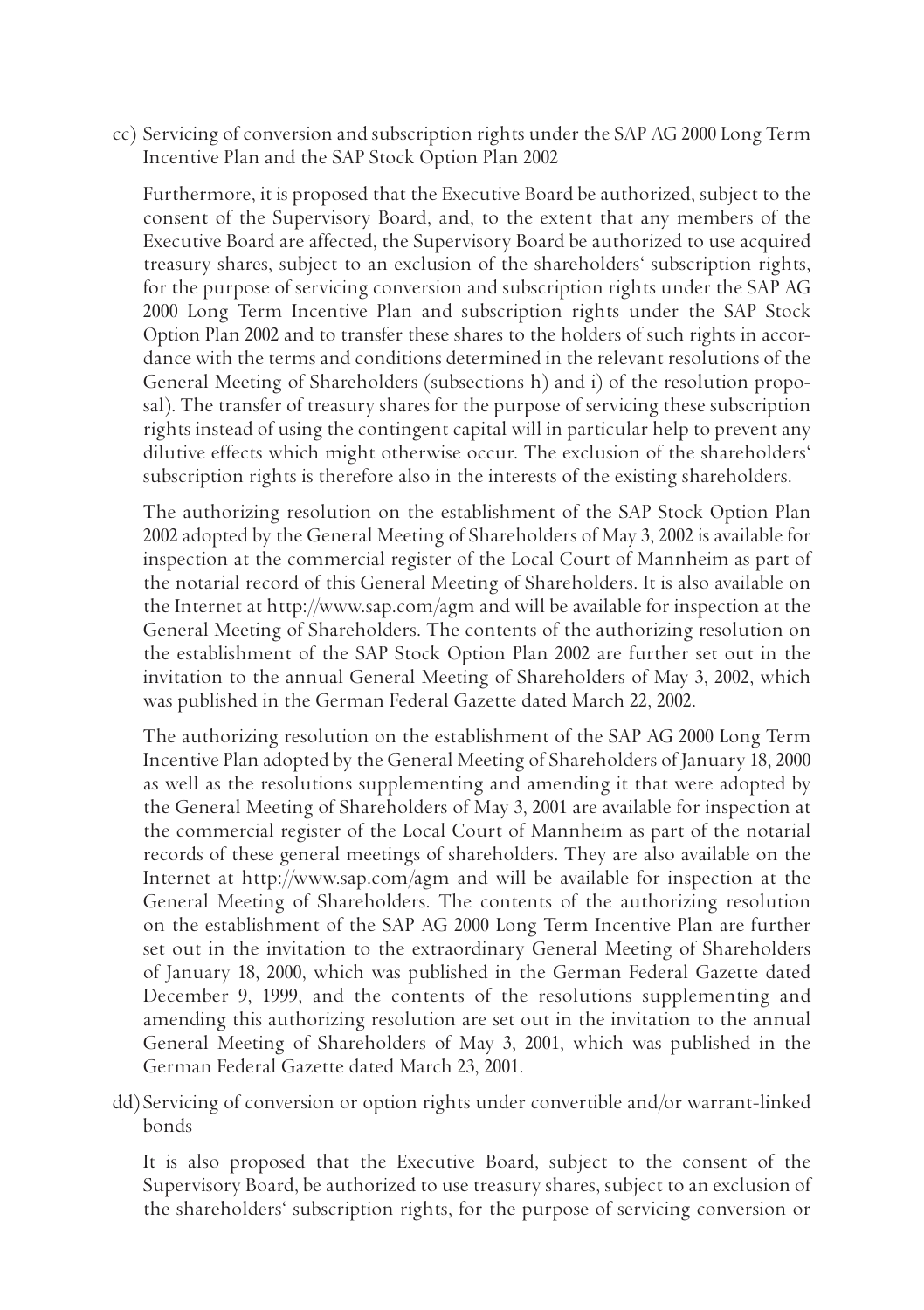option rights under convertible or warrant-linked bonds issued by the Company under the authorizations granted by the resolutions relating to Item 11 on the agenda of the General Meeting of Shareholders of May 9, 2006, subsections a) and b), and to transfer such shares to the holders of the conversion or option rights in accordance with the relevant terms and conditions determined in the aforementioned resolutions of the General Meeting of Shareholders (subsection j) of the resolution proposal). The transfer of treasury shares for the purpose of servicing these conversion or option rights instead of using the contingent capital will in particular help to prevent any dilutive effects which might otherwise occur. The exclusion of the shareholders' subscription rights is therefore also in the interests of the existing shareholders.

 The authorizing resolutions adopted by the General Meeting of Shareholders of May 9, 2006 are available for inspection at the commercial register of the Local Court of Mannheim as part of the notarial record of this General Meeting of Shareholders. They are also available on the Internet at http://www.sap.com/agm and will be available for inspection at the General Meeting of Shareholders. The contents of these authorizing resolutions are further set out in the invitation to the annual General Meeting of Shareholders of May 9, 2006, which was published in the electronic version of the German Federal Gazette on March 30, 2006.

ee) Offer or promise and/or transfer of shares to employees of the Company and its downstream affiliates as well as to members of the managing bodies of its downstream affiliates

 It is also proposed that the Executive Board be authorized to offer for acquisition or to promise and/or transfer treasury shares to employees of the Company and its downstream affiliates (i.e. as employee shares (*Belegschaftsaktien*)) as well as to members of the managing bodies of its downstream affiliates, subject to an exclusion of the shareholders' subscription rights (subsection k) of the resolution proposal).

 In the past, SAP AG already established various share-based participation programs to allow its executive staff and employees to participate in the success and the increase in the corporate value of SAP AG. The aim of any such share-based employee participation program which combines a long-term effect with a certain risk always is to create a specific incentive to achieve a sustainable increase in the corporate value of SAP AG, to strengthen the identification with and bond to the companies of the SAP group by rewarding the willingness to stay with the SAP group in the longer term, and to help develop a real and sustainable culture of employee shareholdership. The intention is to enable SAP AG to promote employee participation in the Company by granting employee shares. The granting of such employee shares serves to improve employee integration, increase the willingness to take on responsibility and strengthen the bond between the employees and their employer. The issuance of employee shares is therefore in the interests of the Company and its shareholders. This approach is promoted by the legislator, who has provided for various ways to support companies in issuing such shares. However, shares are to be offered not only to employees of SAP AG and its downstream affiliates but also to members of the managing bodies of downstream affiliates. These executive staff have a material influence on the development of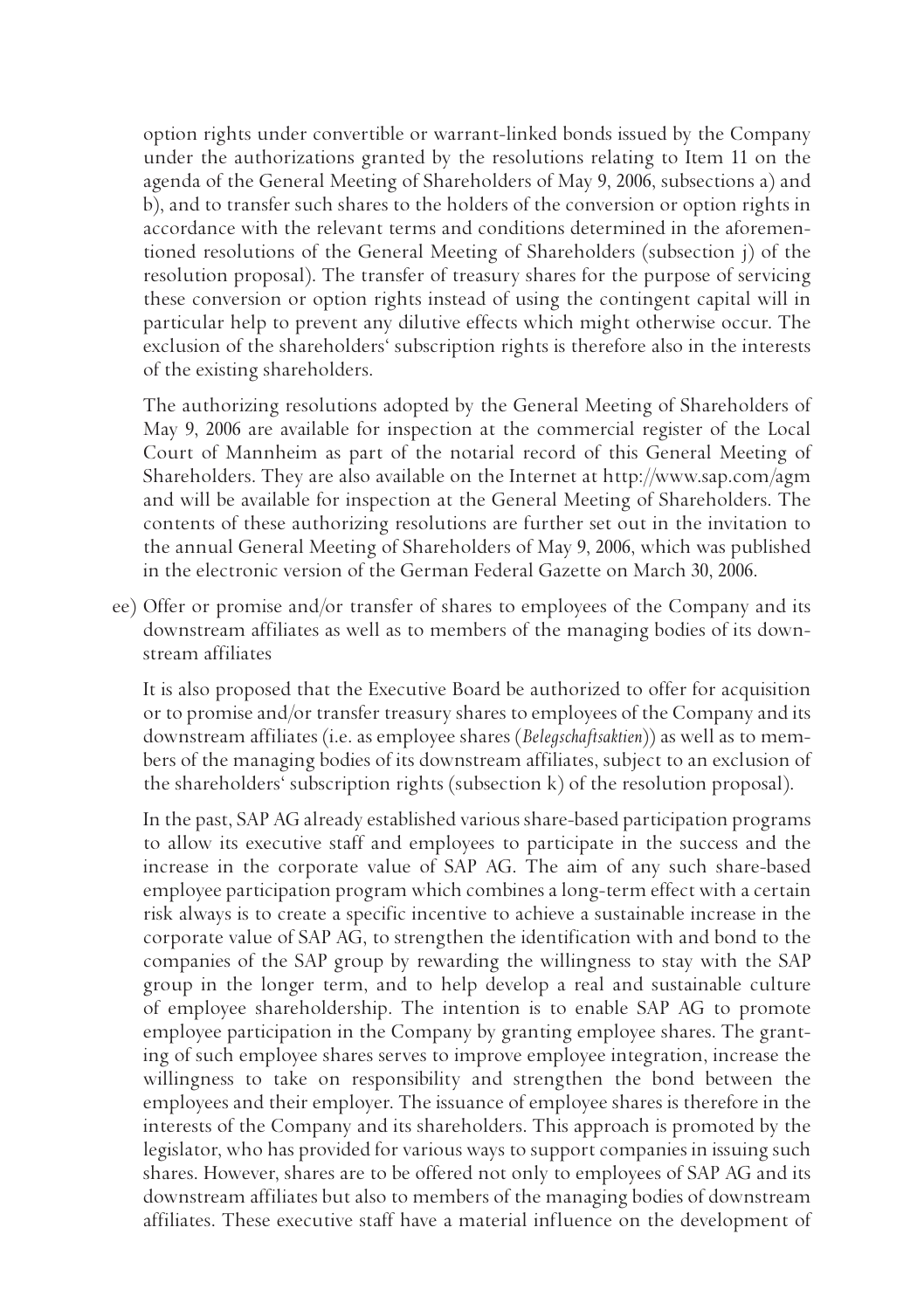the SAP group and SAP AG. It is important therefore to offer them, too, a strong incentive to contribute to a sustainable increase in the corporate value of SAP AG and to strengthen their identification with and bond to the companies of the SAP group by rewarding their willingness to stay with the SAP group in the longer term.

 By issuing shares to employees and members of the managing bodies of downstream affiliates, the Company is in a position to offer a long-term incentive that reflects not only positive but also negative developments. By providing for a lockup period of several years when granting such shares, or offering certain incentives to hold the shares over a certain period of time, the Company has a tool not only for granting a bonus but also for deducting a "malus" where developments have been negative. With this instrument, the willingness of employees and executive staff to take on commercial responsibility can thus be increased, which is in the interests of the Company and its shareholders. Special conditions can be granted in connection with the granting of shares.

 Besides granting the shares directly, it is intended that the acquired shares may also be transferred to a bank or other entity meeting the requirements of Section 186 (5) sentence 1 AktG which subscribes the shares subject to an undertaking to offer for acquisition or to promise and/or transfer them exclusively to employees of the Company and its downstream affiliates or to members of the managing bodies of downstream affiliates. This process can serve to facilitate the handling, for example by entrusting it to a bank to the greatest extent possible.

 Moreover, it is intended that the shares may also be procured by a bank or other entity meeting the requirements of Section 186 (5) sentence 1 AktG by way of securities loans, with the acquired treasury shares being used to redeem such securities loans. Procuring the shares by way of securities loans also serves to facilitate the handling. Accordingly, the acquired shares are to be used not only for the purpose of granting them directly or indirectly to employees of SAP AG and its downstream affiliates as well as to members of the managing bodies of downstream affiliates but also for the purpose of satisfying the claims of lenders for the redemption of loans. In terms of the economic result, the shares are used in this case, too, for the purpose of granting them to employees of SAP AG and its downstream affiliates as well as to members of the managing bodies of downstream affiliates.

 The Company considers using treasury shares under a share matching plan in which executive staff and employees of SAP AG and its downstream affiliates as well as members of the managing bodies of downstream affiliates may participate. Under the share matching plan, SAP AG and its affiliates are to have the option of offering their executive staff and employees to purchase SAP shares, which are generally subject to a lock-up period of three years, on preferential terms, i.e. at a reduced price, with the plan participants being entitled at a later stage (i.e. after expiry of the three-year lock-up period) to receive one additional SAP share (matching share) for three previously acquired SAP shares free of charge, provided that the plan participant's employment with SAP AG or an affiliate has continued without interruption and no notice of termination has been given during this